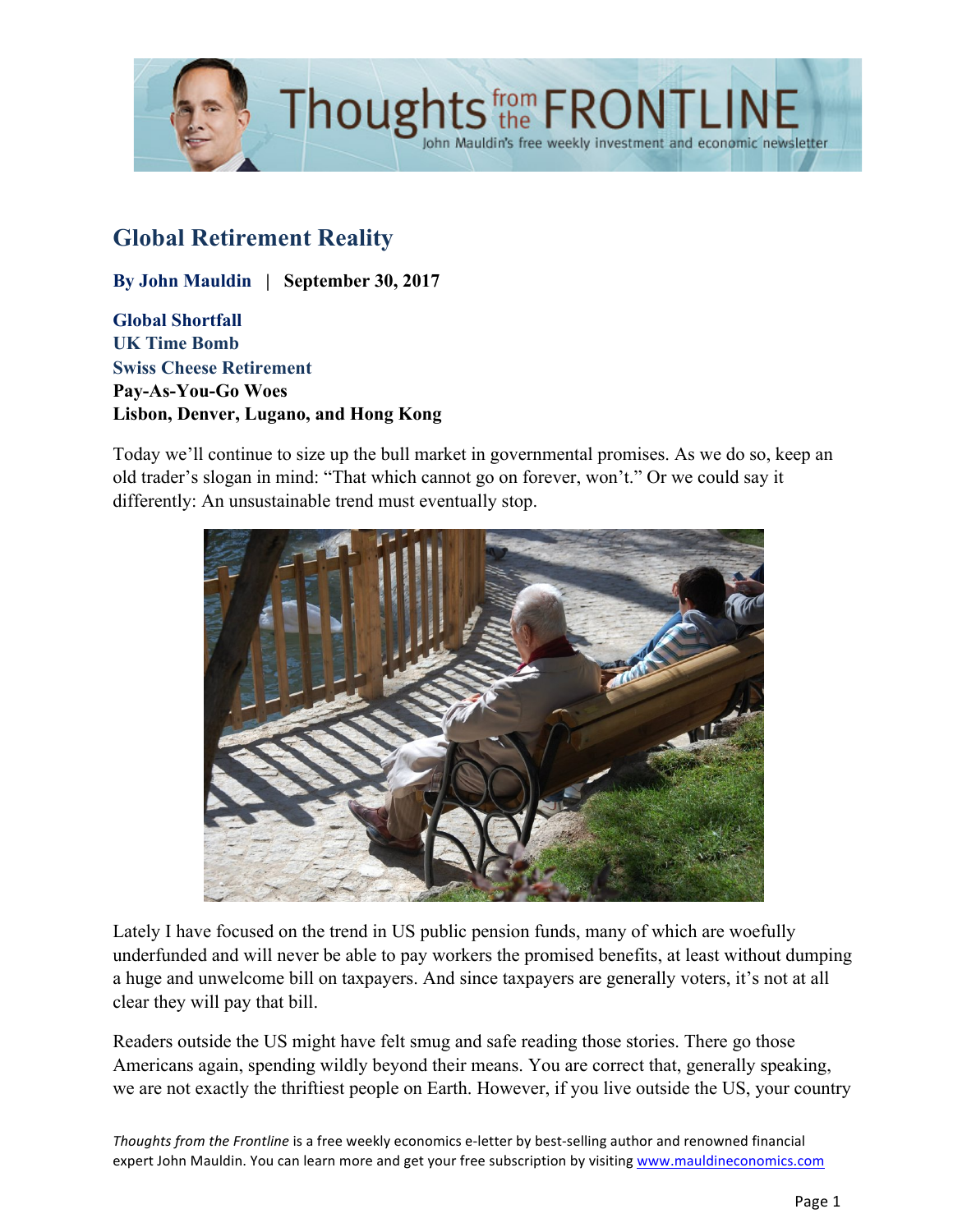may be more like ours than you think. Today we'll look at some data that will show you what I mean. This week the spotlight will be on Europe.

First, let me suggest that you read my last letter, ["Build Your Economic Storm Shelter Now,"](http://www.mauldineconomics.com/frontlinethoughts/build-your-economic-storm-shelter-now) if you missed it. It has some important background for today's discussiion, as well as a special invitation to attend my Strategic Investment Conference next March 6–9 in San Diego. With so much change occurring so quickly now, next year's conference is an event you shouldn't miss.

### **Global Shortfall**

I wrote a letter last June titled ["Can You Afford to Reach 100?"](http://www.mauldineconomics.com/frontlinethoughts/can-you-afford-to-reach-100) Your answer may well be "Yes;" but, if so, you are one of the few. Th[e World Economic Forum study](http://www3.weforum.org/docs/WEF_White_Paper_We_Will_Live_to_100.pdf) I cited in that letter looked at six developed countries (the US, UK, Netherlands, Japan, Australia, and Canada) and two emerging markets (China and India) and found that by 2050 these countries will face a total savings shortfall of \$400 trillion. That's how much more is needed to ensure that future retirees will receive 70% of their working income. This staggering figure doesn't even include most of Europe.



This problem exists in large part because of the projected enormous increase in median life expectancies. Reaching age 100 is already less remarkable than it used to be. That trend will continue. Better yet, I think we will also be healthier at advanced ages than people are now. Could 80 be the new 50? We'd better hope so, because the math is pretty bleak if we assume people will stop working at age 65–70 and then live another quarter-century or more.

That said, I think we'll see a great deal of national variation in these trends. The \$400 trillion gap is the shortfall in government, employer, and individual savings. The proportions among the three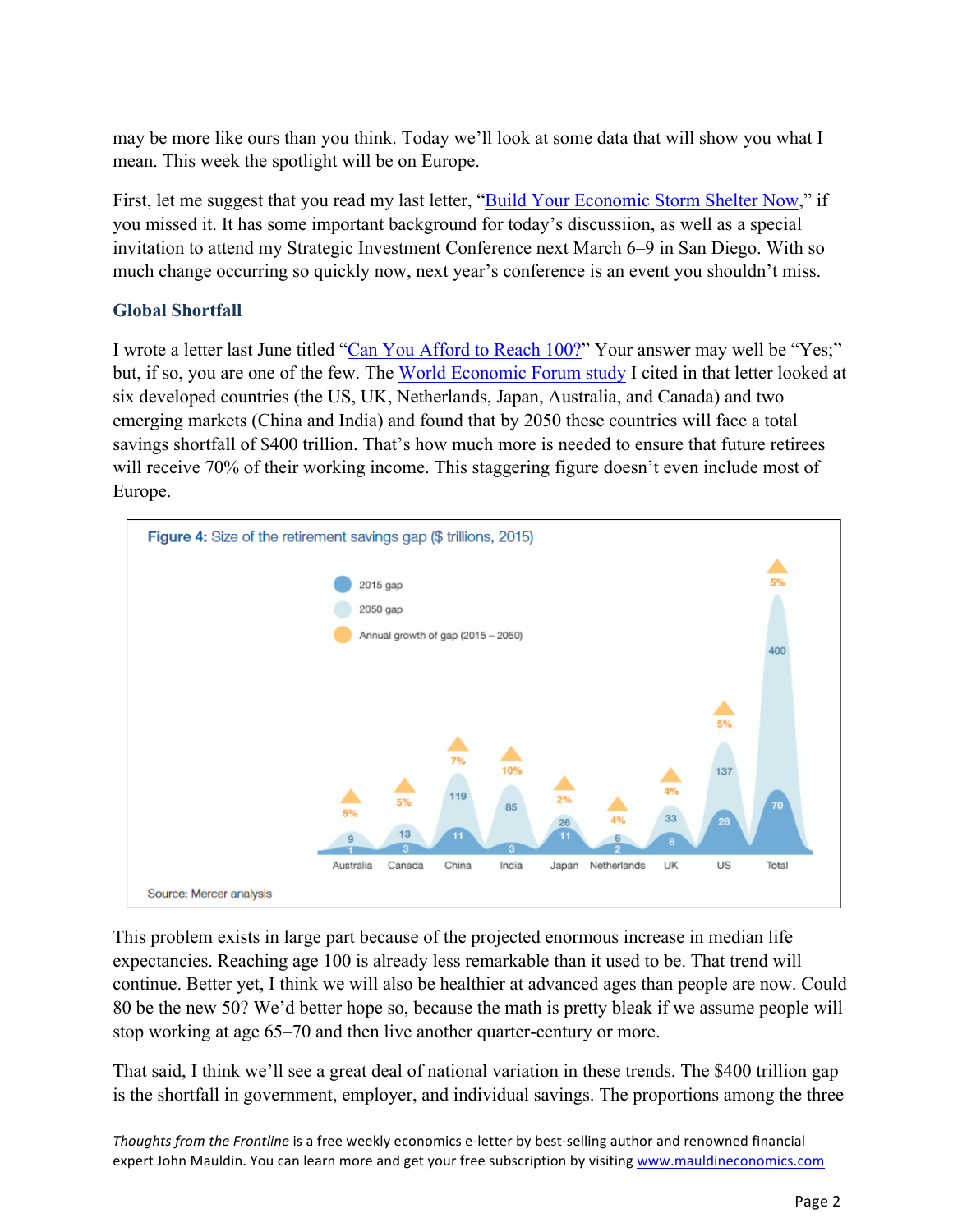vary a great deal. Some countries have robust government-provided retirement plans; others depend more on employer and individual contributions. In the aggregate, though, the money just isn't there. Nor will it magically appear just when it's needed.

WEF reaches the same conclusion I did long ago: The idea that we'll enjoy decades of leisure before our final decline simply can't work. Our attempt to live out long and leisurely retirements is quickly reaching its limits. Most of us will work well past 65 whether we want to or not, and many of us will not have our promised retirement benefits to help us through our final decades.

What about the millions who are already retired or close to retirement? That's a big problem, particularly for the US public-sector workers I wrote about in my last two letters. We should also note that we're all public-sector workers in a way, since we must pay into Social Security and can only hope Washington gives us something back someday.

Let's look at a few other countries that are not much better off.

### **UK Time Bomb**

The WEF study shows that the United Kingdom presently has a \$4 trillion retirement savings shortfall, which is projected to rise 4% a year and reach \$33 trillion by 2050. This in a country whose total GDP is \$3 trillion. That means the shortfall is already bigger than the entire economy, and even if inflation is modest, the situation is going to get worse. Further, these figures are based mostly on calculations made before the UK decided to leave the European Union. Brexit is a major economic realignment that could certainly change the retirement outlook. Whether it would change it for better or worse, we don't yet know.

A 2015 OECD study [\(mentioned here\)](http://www.telegraph.co.uk/business/2017/05/26/pensions-sitting-global-time-bomb-warns-wef/) found that across the developed world, workers could, on average, expect governmental programs to replace 63% of their working-age incomes. Not so bad. But in the UK that figure is only 38%, the lowest in all OECD countries. This means UK workers must either build larger personal savings or severely tighten their belts when they retire. Working past retirement age is another choice, but it has broader economic effects – freezing younger workers out of the job market, for instance.

UK employer-based savings plans aren't on particularly sound footing, either. According to the government's Pension Protection Fund, some 72.2% of the country's private-sector defined-benefit plans are in deficit, and the shortfalls total £257.9 billion. Government liabilities for pensions went from being well-funded in 2007 to having a shortfall 10 years later of £384 billion (~\$500 billion). Of course, that figure is now out of date because, just a few months later, it's now £408 billion – that's how fast these unfunded liabilities are growing. Again, that's a rather tidy sum for a \$3 trillion economy to handle.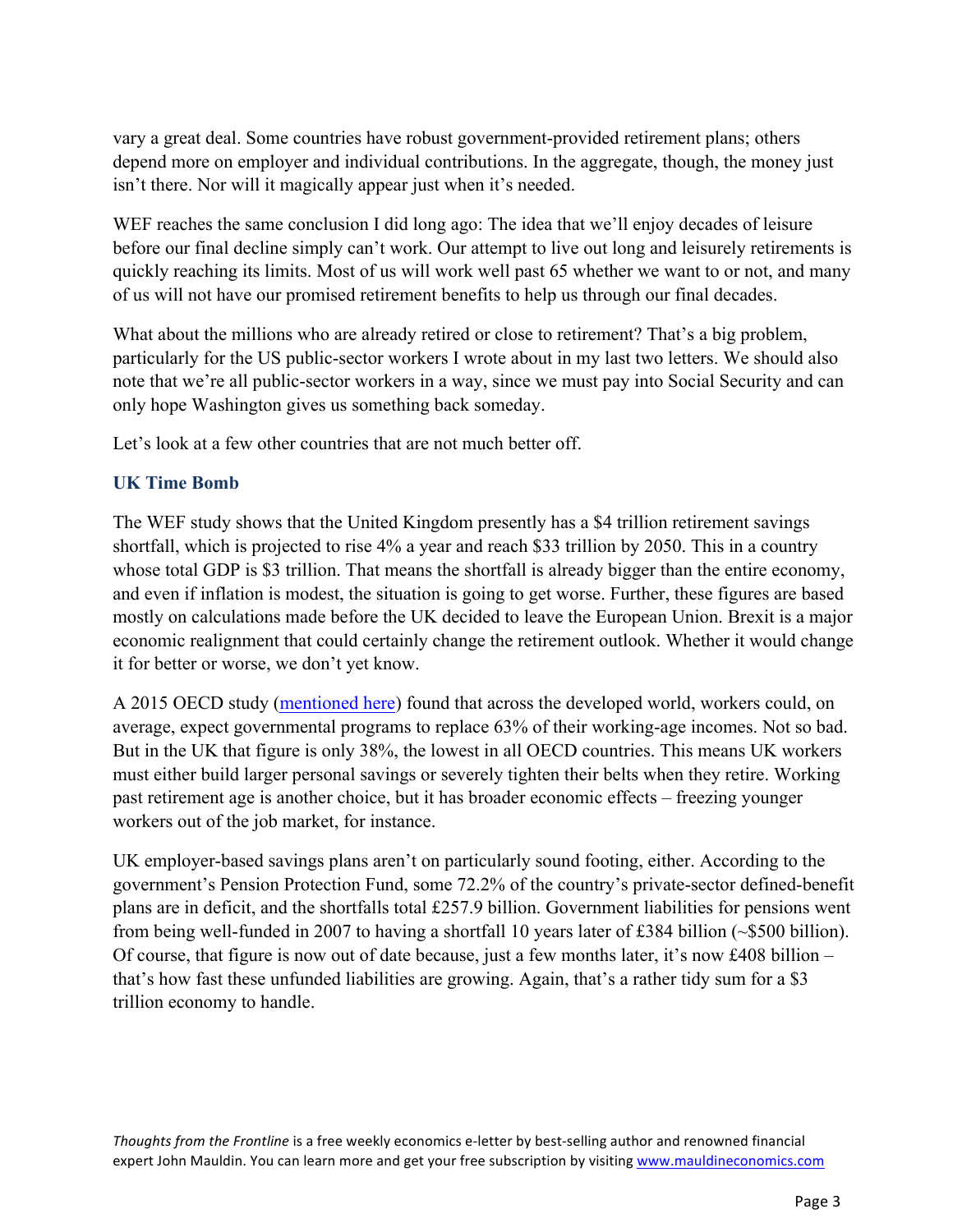



UK retirees have had a kind of safety valve: the ability to retire in EU countries with lower living costs. Depending how Brexit negotiations go, that option could disappear.

Turning next to the Green Isle, 80% of the Irish who have pensions don't think they will have sufficient income in retirement, and 47% don't even have pensions. I think you would find similar statistics throughout much of Europe.

A report this summer from the International Longevity Centre suggested that younger workers in the UK need to save [18% of their annual earnings](https://www.ft.com/content/9084bef6-6c8a-11e7-bfeb-33fe0c5b7eaa) in order to have an "adequate" retirement income – which it defines as less than today's retirees enjoy. But no such thing will happen, so the UK is heading toward a retirement implosion that could be at least as damaging as the US's.

#### **Swiss Cheese Retirement**

Americans often have romanticized views of Switzerland. They think it's the land of fiscal discipline, among other things. To some extent that's true, but Switzerland has its share of problems, too. The national pension plan there has been running deficits as the population grows older.

Earlier this month, [Swiss voters rejected](https://www.ft.com/content/8a3bd3e0-a123-11e7-b797-b61809486fe2) a pension reform plan that would have strengthened the system by raising women's retirement age from 64 to 65 and raising taxes and required worker contributions. From what I can see, these were fairly minor changes, but the plan still went down in flames as 52.7% of voters said no.

Voters around the globe generally want to have their cake and eat it, too. We demand generous benefits but don't like the price tags that come with them. The Swiss, despite their fiscally prudent reputation, appear to be not so different from the rest of us. Consider this from the *Financial*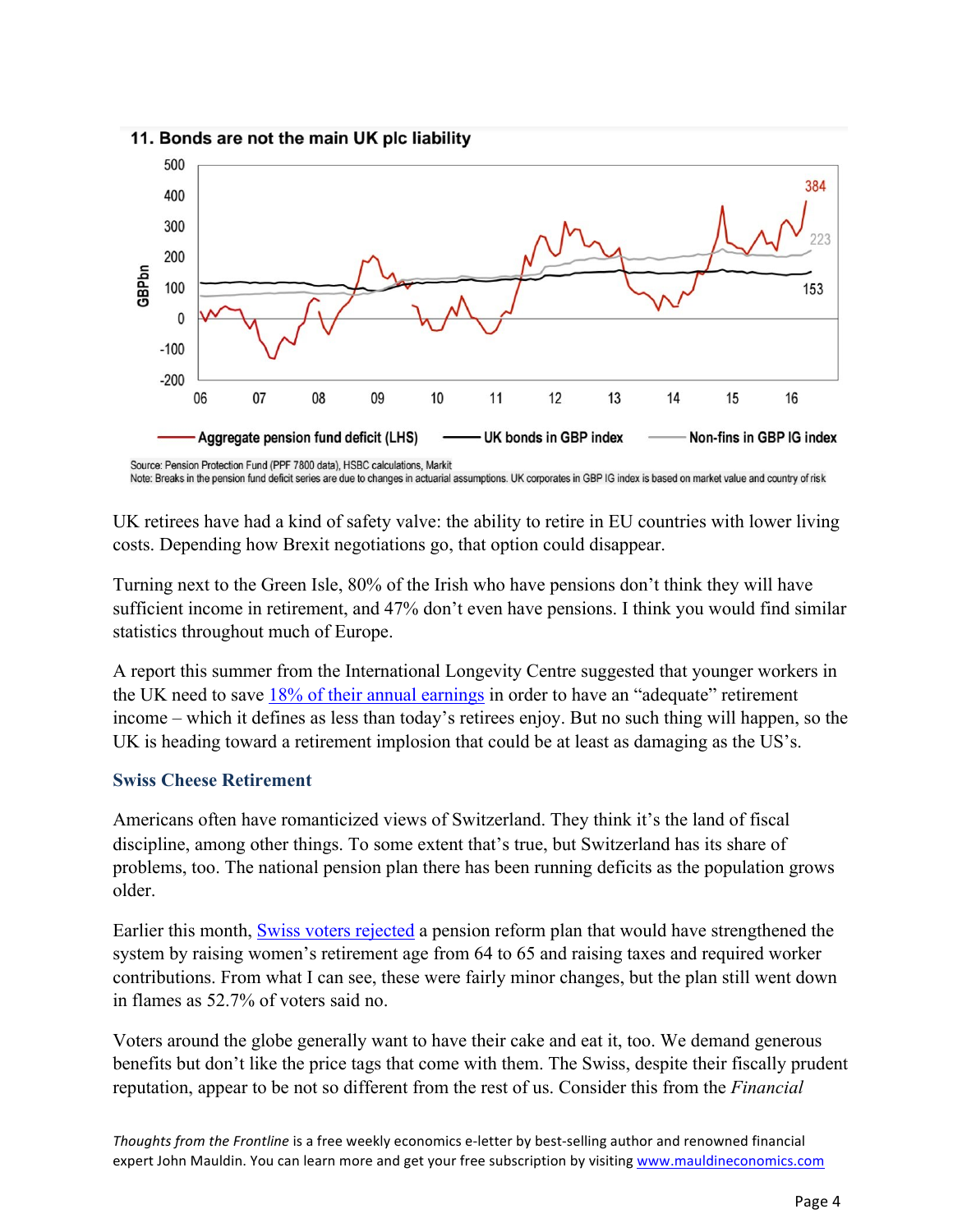*Times*:

Alain Berset, interior minister, said the No vote was "not easy to interpret" but was "not so far from a majority" and work would begin soon on revised reform proposals.

Bern had sought to spread the burden of changes to the pension system, said Daniel Kalt, chief economist for UBS in Switzerland. "But it's difficult to find a compromise to which everyone can say Yes." The pressure for reform was "not yet high enough," he argued. "Awareness that something has to be done will now increase."

That description captures the attitude of the entire developed world. Compromise is always difficult. Both politicians and voters ignore the long-term problems they know are coming and think no further ahead than the next election. The remark that "Awareness that something has to be done will now increase" may be true, but there's a big gap between awareness and motivation – in Switzerland and everywhere else.

Switzerland and the UK have mandatory retirement pre-funding with private management and modest public safety nets, as do Denmark, the Netherlands, Sweden, Poland, and Hungary. Not that all of these countries don't have problems, but even with their problems, these European nations are far better off than some others.

(Sidebar: low or negative rates in those countries make it almost impossible for their private pension funds to come anywhere close to meeting their mandates. And many of the funds are by law are required to invest in government bonds, which pay either negligible or negative returns.)

# **Pay-As-You-Go Woes**

The European nations noted above have nowhere near the crisis potential that the next group does: France, Belgium, Germany, Austria, and Spain are all pay-as-you-go countries (PAYG). That means they have nothing saved in the public coffers for future pension obligations, and the money has to come out of the general budget each year. The crisis for these countries is quite predictable, because the number of retirees is growing even as the number of workers paying into the national coffers is falling. There is a sad shortfall of babies being born in these countries, making the demographic reality even more difficult. Let's look at some details.

Spain was hit hard in the financial crisis but has bounced back more vigorously than some of its Mediterranean peers did, such as Greece. That's also true of its national pension plan, which actually [had a surplus](https://wolfstreet.com/2016/12/24/a-new-crisis-is-brewing-in-spain/) until recently. Unfortunately, the government chose to "borrow" some of that surplus for other purposes, and it will soon turn into a sizable deficit.

Just as in the US, Spain's program is called Social Security, but in fact it is neither social nor secure. Both the US and Spanish governments have raided supposedly sacrosanct retirement schemes, and both allow their governments to use those savings for whatever the political winds favor.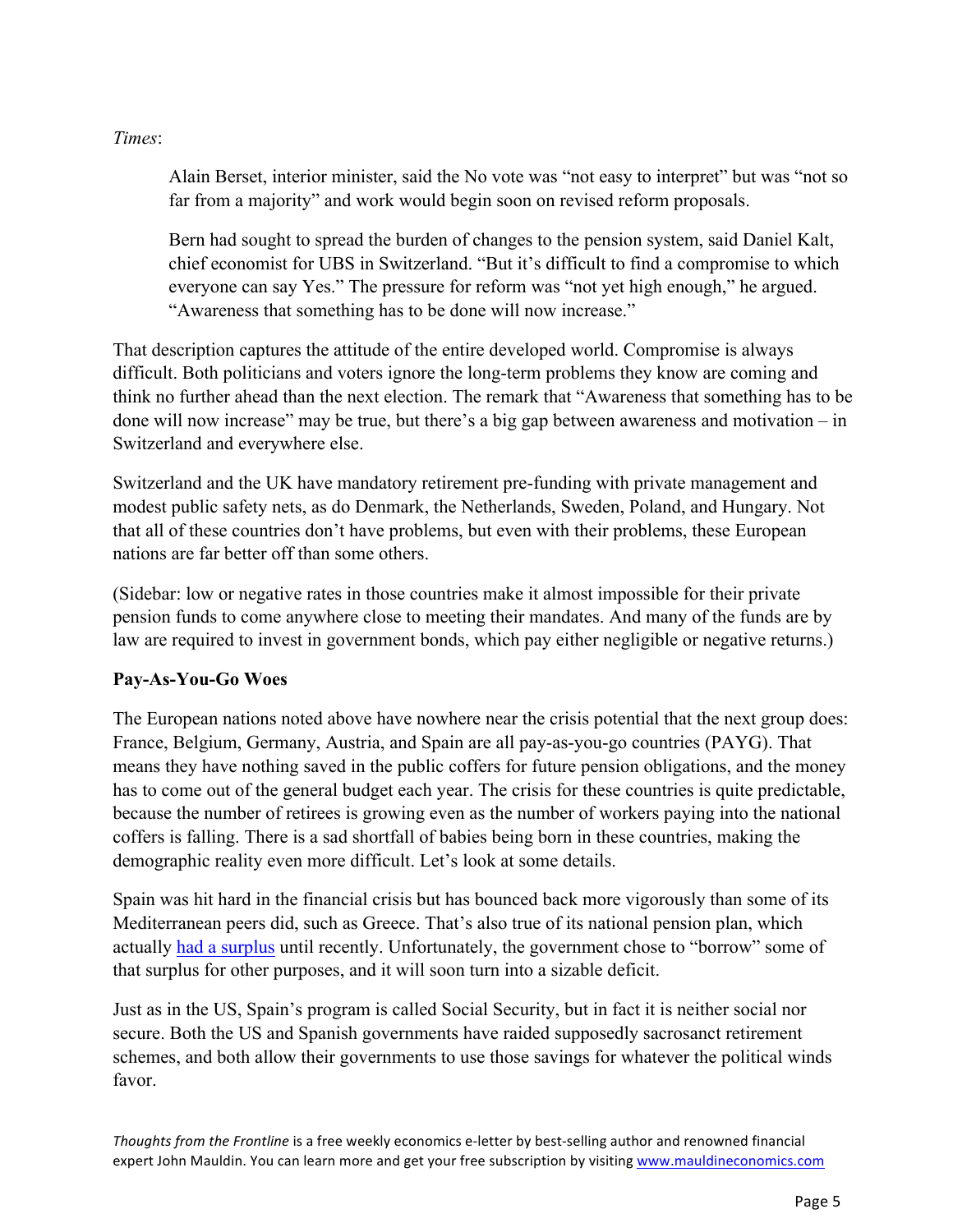The Spanish reserve fund at one time had €66 billion and is now estimated to be completely depleted by the end of this year or early in 2018. The cause? There are 1.1 million more pensioners than there were just 10 years ago. And as the Baby Boom generation retires, there will be even more pensioners and fewer workers to support them. A 25% unemployment rate among younger workers doesn't help contributions to the system, either.

A similar dynamic may actually work for the US, because we control our own currency and can debase it as necessary to keep the government afloat. Social Security checks will always clear, but they may not buy as much. Spain's version of Social Security doesn't have that advantage as long as the country stays tied to the euro. That's one reason we must recognize the potential for the Eurozone to eventually spin apart. (More on that below.)

On the whole, public pension plans in the pay-as-you-go countries would now replace about 60% of retirees' salaries. Further, several of these countries let people retire at less than 60 years old. In most countries, fewer than 25% of workers contribute to pension plans. That rate would have to double in the next 30 years to make programs sustainable. Sell that to younger workers.

The *Wall Street Journal* recently did a rather [bleak report](https://www.wsj.com/articles/europe-faces-pension-predicament-1457287588) on public pension funds in Europe. Quoting:

Europe's population of pensioners, already the largest in the world, continues to grow. Looking at Europeans 65 or older who aren't working, there are 42 for every 100 workers, and this will rise to 65 per 100 by 2060, the European Union's data agency says. By comparison, the U.S. has 24 nonworking people 65 or over per 100 workers, says the Bureau of Labor Statistics, which doesn't have a projection for 2060. (WSJ)

While the WSJ story focuses on Poland and the difficulties facing retirees there, the graphs and data in the story make clear the increasingly tenuous situation across much of Europe. And unlike most European financial problems, this isn't a north-south issue. Austria and Slovenia face the most difficult demographic challenges, right along with Greece. Greece, like Poland, has seen a lot of its young people leave for other parts of the world. This next chart compares the share of Europe's population that 65 years and older to the rest of the regions of the world and then to the share of population of workers between 20 and 64. These are ugly numbers.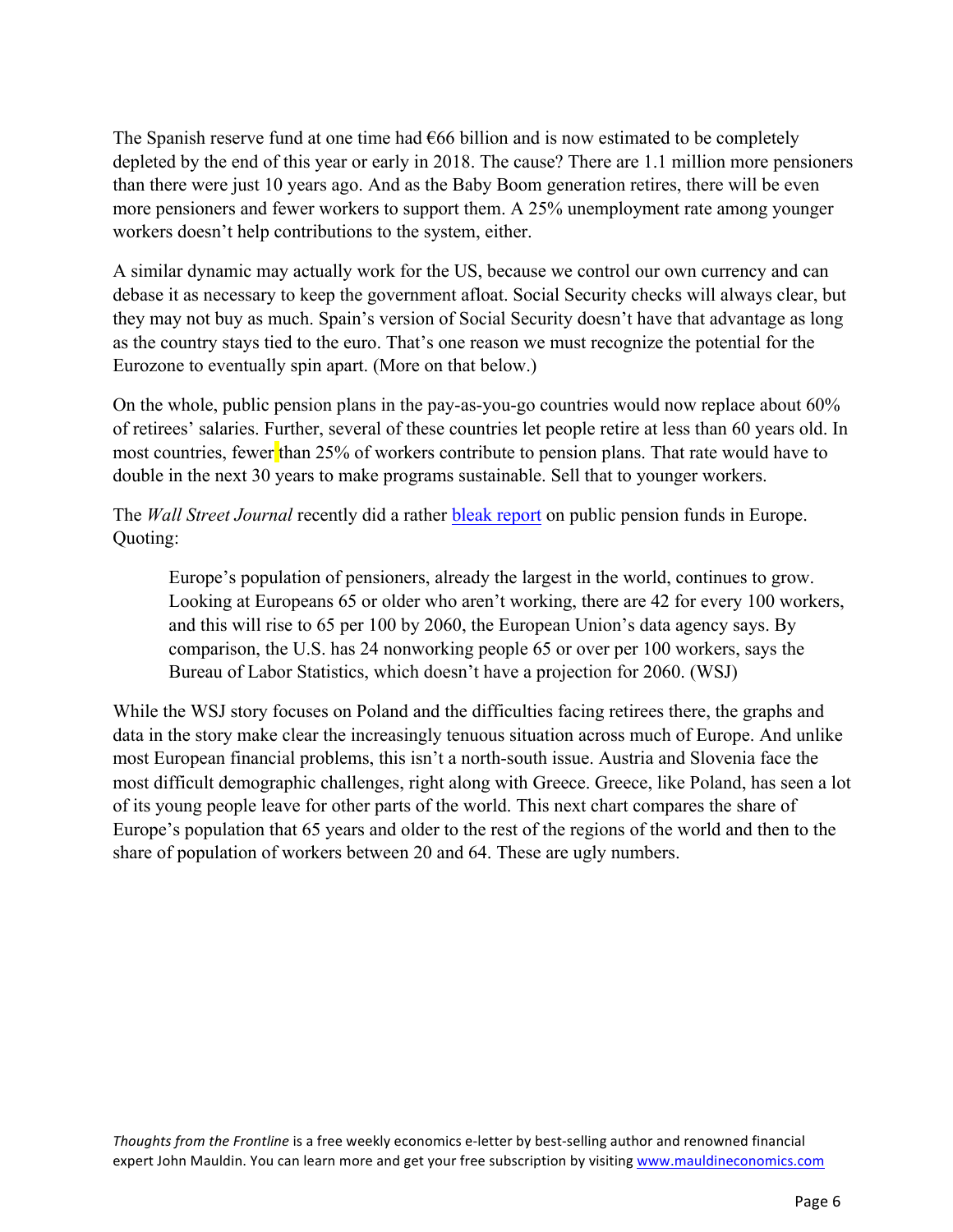## A Growing Mismatch

The share of Europe's population 65 years and older is and will be larger than in any other region (first chart) and the share of Europe's population 20-64 years old is shrinking. (second chart)



\*U.S., Canada, Bermuda, Greenland and Saint Pierre and Miquelon

Source: UN Population Division, World Population Prospects, the 2015 Revision



### The *WSJ* continues:

Across Europe, the birthrate has fallen 40% since the 1960s to around 1.5 children per woman, according to the United Nations. In that time, life expectancies have risen to roughly 80 from 69.

In Poland birthrates are even lower, and here the demographic disconnect is compounded by emigration. Taking advantage of the EU's freedom of movement, many Polish youth of working age flock to the West, especially London, in search of higher pay. A paper published by the country's central bank forecasts that by 2030, a quarter of Polish women and a fifth of Polish men will be 70 or older.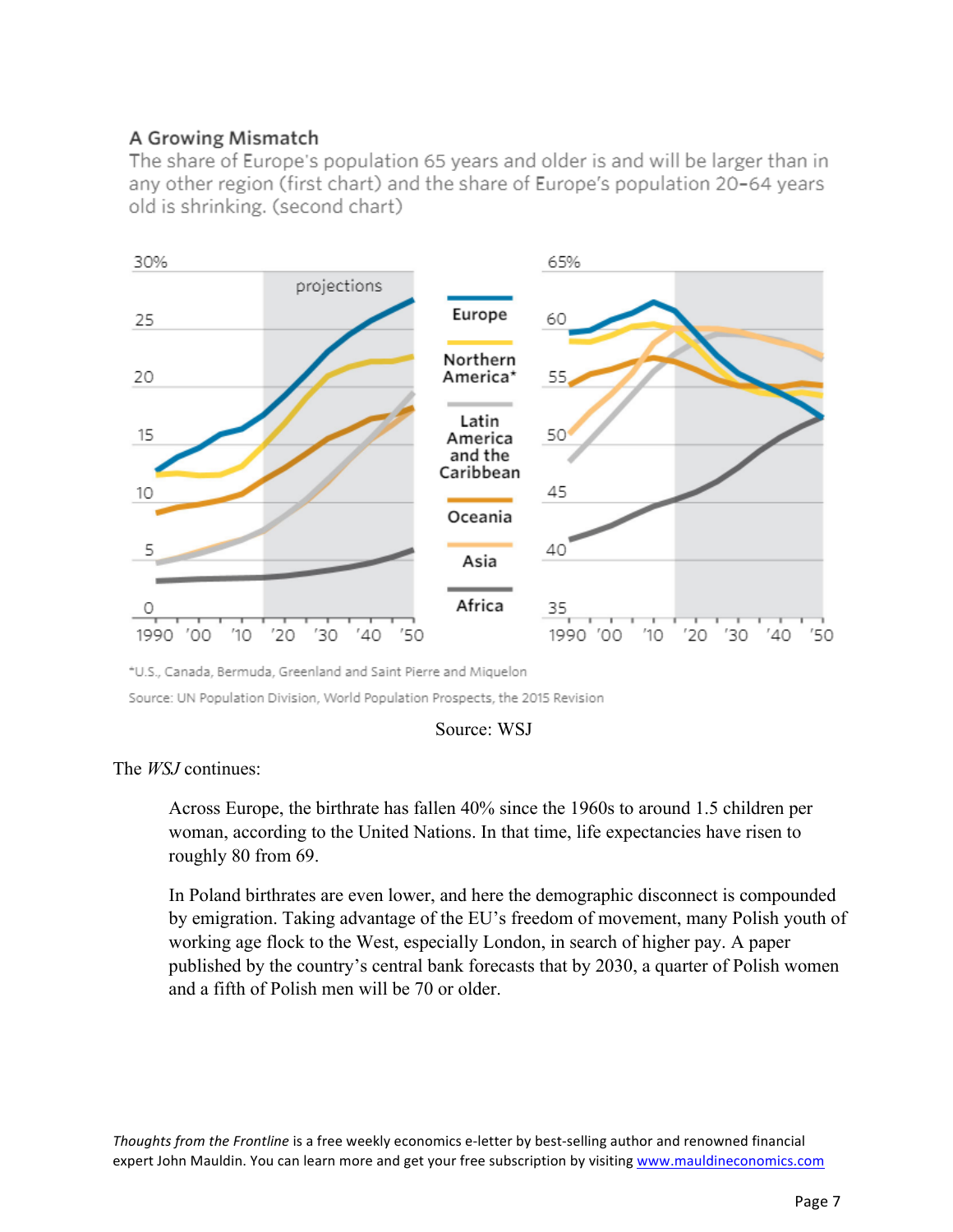### Fewer Kicking In

Pension contributors per 100 recipients



Source: European Commission, The 2015 Ageing Report

#### Source: WSJ

Next week we will look at the unfunded liabilities of the US government. It will not surprise anyone to learn that the situation is ugly, and there is no way – zero chance, zippo – that the US government will be able to fund those liabilities without massive debt and monetization.

Now, what I am telling you is that every bit of analysis about the pay-as-you-go countries in Europe suggests that they are in a far worse position than the United States is. Plus, the economies of those countries are more or less stagnant, and they are already taxing their citizens at close to 50% of GDP.

The chart below shows the percentage of GDP needed to cover government pension payments in 2015 and 2050. But consider that the percentage of *tax revenues* required will be much higher. For instance, in Belgium the percentage of GDP going to pensions will be 18% in about 30 years, but that's 40–50% of total tax revenues. That hunk doesn't leave much for other budgetary items. Greece, Italy, Spain? Not far behind.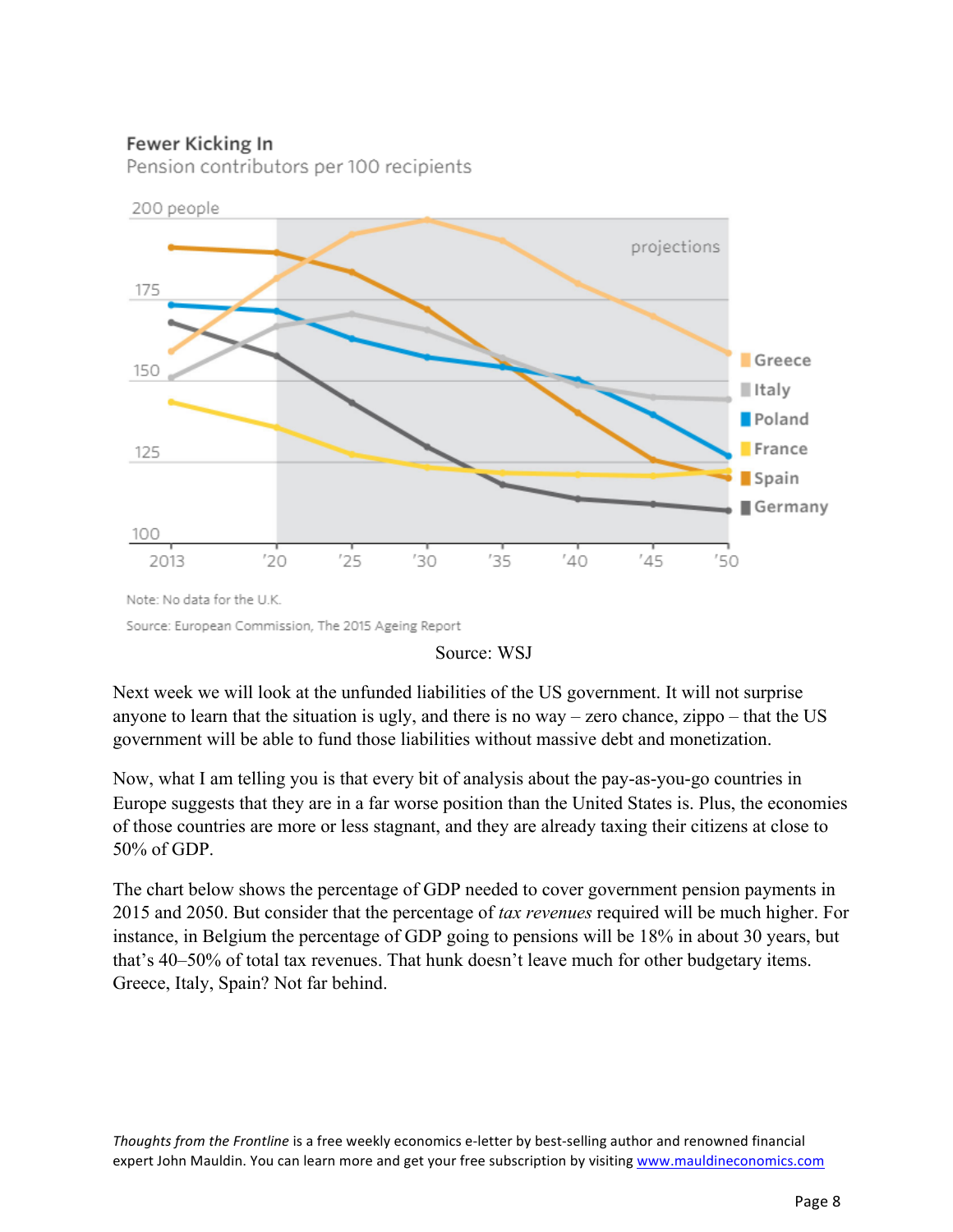



And there is other research that makes the above numbers seem optimistic by comparison. The problem that the European economies have is that for the most part they are already massively in debt and have high tax rates. And they can't print their own currencies.

Many of Europe's private pension companies and corporations are also in seriously deep kimchee. Low and negative interest rates have devastated the ability of pension funds to grow their assets. Combined with public pension liabilities, the total cost of meeting the income and healthcare needs of retirees is going to increase dramatically all across Europe.

Macron, the new French president, really is trying to shake up the old order, to his credit; and this week he came out and began to lay the foundation for the mutualization of all European debt, which I assume would end up on the balance sheet of the ECB. However, that plan still doesn't deal with the unfunded liabilities. Do countries just run up more debt? It seems like the plan is to kick the can down the road just a little further, something Europe is becoming really good at.

In this next chart, note the line running through each of the countries, showing their debt as a percentage of GDP. Italy's is already over 150%. And this is a chart based mostly on 2006 and earlier data. A newer chart would be much uglier.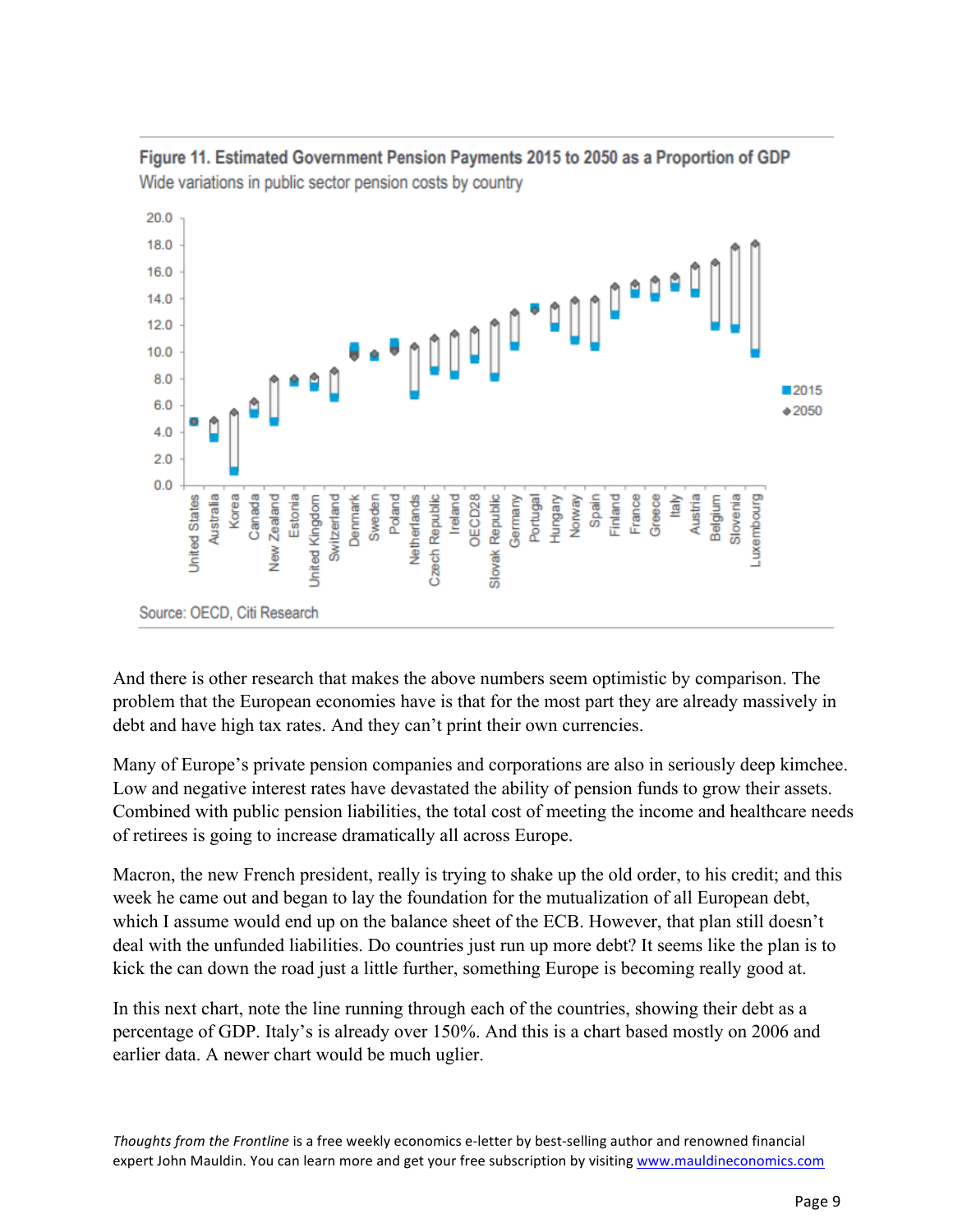

Figure 15. Collated Estimates of Contingent Government Pension Liabilities as a % of GDP

I could go on reviewing the retirement problems in other countries, but I hope you begin to see the big picture. This crisis isn't purely a result of faulty politics – though that's a big contributor – it's a problem that is far bigger than even the most disciplined, future-focused governments and businesses can easily handle.

Look what we're trying to do. We think people can spend 35–40 years working and saving, then stop working and go on for another 20–30–40 years at the same comfort level – but with a growing percentage of retirees and a shrinking number of workers paying into the system. I'm sorry, but that's magical thinking. And it's not what the original retirement schemes envisioned at all. Their goal was to provide for a relatively small number of elderly people who were unable to work. Life expectancies were such that most workers would not reach that point, or would at least live just a few years beyond retirement.

As I have pointed out in past letters, when Franklin Roosevelt created Social Security for people over 65 years old, US life expectancy was about 56 years. If the retirement age had kept up with the increase in life expectancy, the retirement age in the US would now be 82. Try and sell that to voters.

Worse, generations of politicians have convinced the public that not only is a magical outcome possible, it is guaranteed. Many politicians actually believe it themselves. They aren't lying so much as just ignoring reality. They've made promises they aren't able to keep and are letting others arrange their lives based on the assumption that the impossible will happen. It won't.

How do we get out of this jam? We're all going to make big adjustments. If the longevity breakthroughs I expect happen soon (as in the next 10–15 years), we may be able to adjust with minimal pain. We'll work longer years, and retirement will be shorter, but it will be better because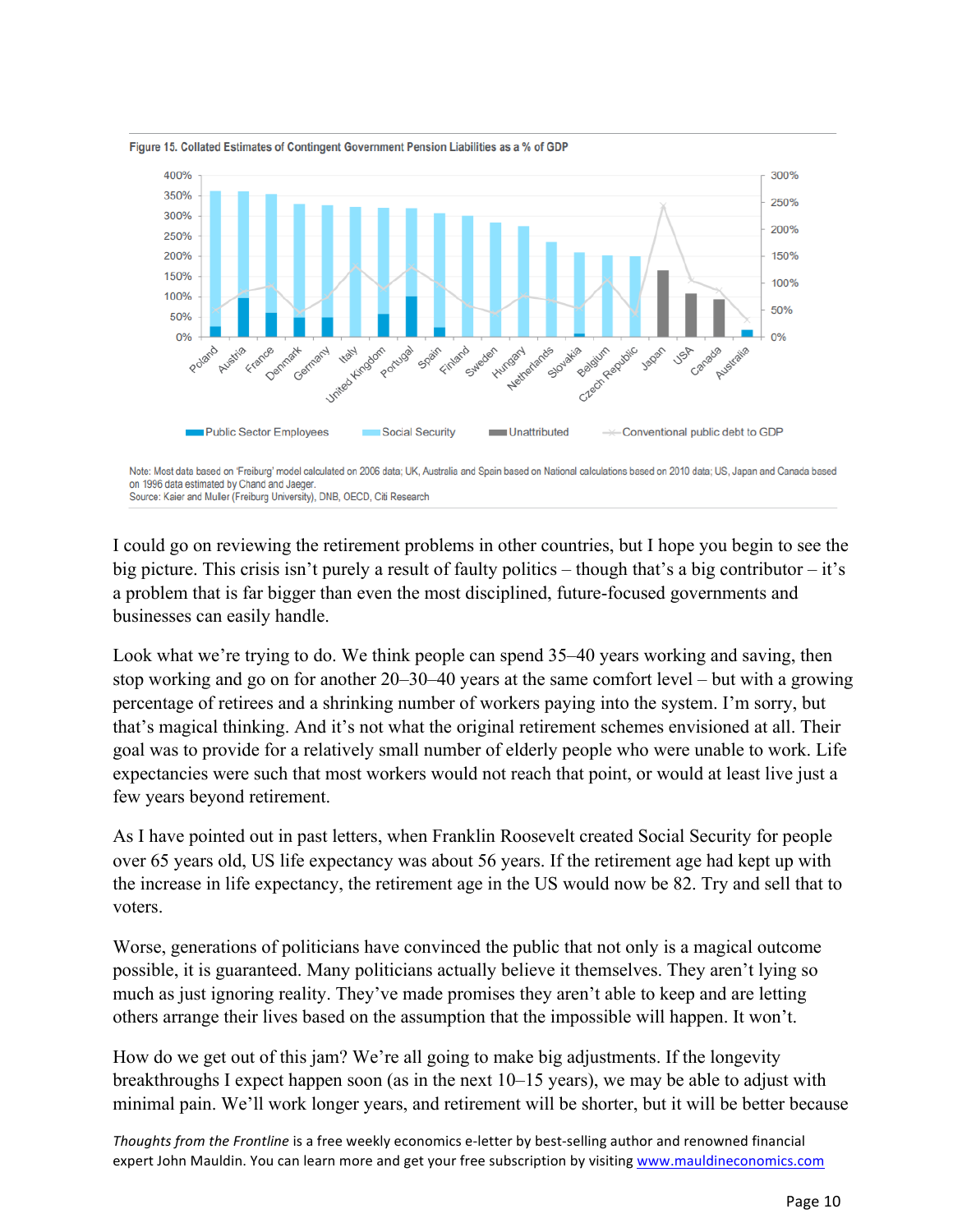we'll be healthier.

That's the best-case outcome, and I think we have a fair chance of seeing it, but not without a lot of social and political travail. How we get through that process may be the most important question we face.

I haven't even thrown in the complications that are going to arise because of changes in the nature of employment and the future of work that will be caused by technological change in the next 10– 20 years. That will mean even fewer workers for each retiree. Facebook's Zuckerberg talks about a basic minimum income. I think that is the wrong thing to do. It is the nature of human beings to need to do things that contribute meaningfully to the lives of their family and society. But the reality is that increasing numbers of people are already having trouble finding that sort of work.

Maybe we should think about basic minimum employment. FDR put a generation of people to work building public projects that helped get us through the Great Depression. Our world is going to change in ways that we don't yet understand and that we are not prepared for, psychologically, socially, politically, or economically.

In the US and much of Europe we have developed social echo chambers in which we talk just to ourselves and those who are like-minded, ignoring or demonizing the other side. We have lost the ability to disagree rationally and productively. When the children's books written by Dr. Seuss are considered by some to have been written by a white racist and are therefore deemed unacceptable to be in a public library, you know the quality of civil discourse has spiraled downward.

I do not like that, Sam I am.

### **Lisbon, Denver, Lugano, and Hong Kong**

In a few hours, Shane and I will leave for the airport to catch a late-night flight to London and then on to Lisbon. My hosts, the event coordinators of the large food retailing group of Jerónimo Martins, have been particularly gracious with their arrangements and in giving us plenty of time to explore Lisbon. And the rest of the speaking lineup is quite impressive, so I imagine that I will be attending a lot of the conference. They are focused on how the world is changing, which is right up my alley.

Then we are back to Dallas on October  $4 - mv \ 68<sup>th</sup>$  (!) birthday – and I speak the next day at the [Dallas Money Show.](https://www.moneyshow.com/events/conferences/the-moneyshow/moneyshow-dallas/speakers/1610spk/john-mauldin/?scode=043351) I am told that my 20-minute talk at 9:15 AM Central Time will be available on live stream[. Go here](https://www.moneyshow.com/events/conferences/the-moneyshow/moneyshow-dallas/speakers/1610spk/john-mauldin/?scode=043351) and then click on the "LIVE STREAM" tab. I will be in Denver on November 6 and 7, speaking for the CFA Society and holding meetings. After a lot of small back-and-forth flights in November, I'll end up in Lugano, Switzerland, right before Thanksgiving. Then there will be a (currently) lightly scheduled December, followed by an early trip to Hong Kong in January. It looks like Lacy Hunt and his wife, JK, will join Shane and me there. Lacy and I will come back home exhausted from trying to keep up with our indefatigable better halves.

I am really looking forward to both Lisbon and Hong Kong, and I have never been to Lugano.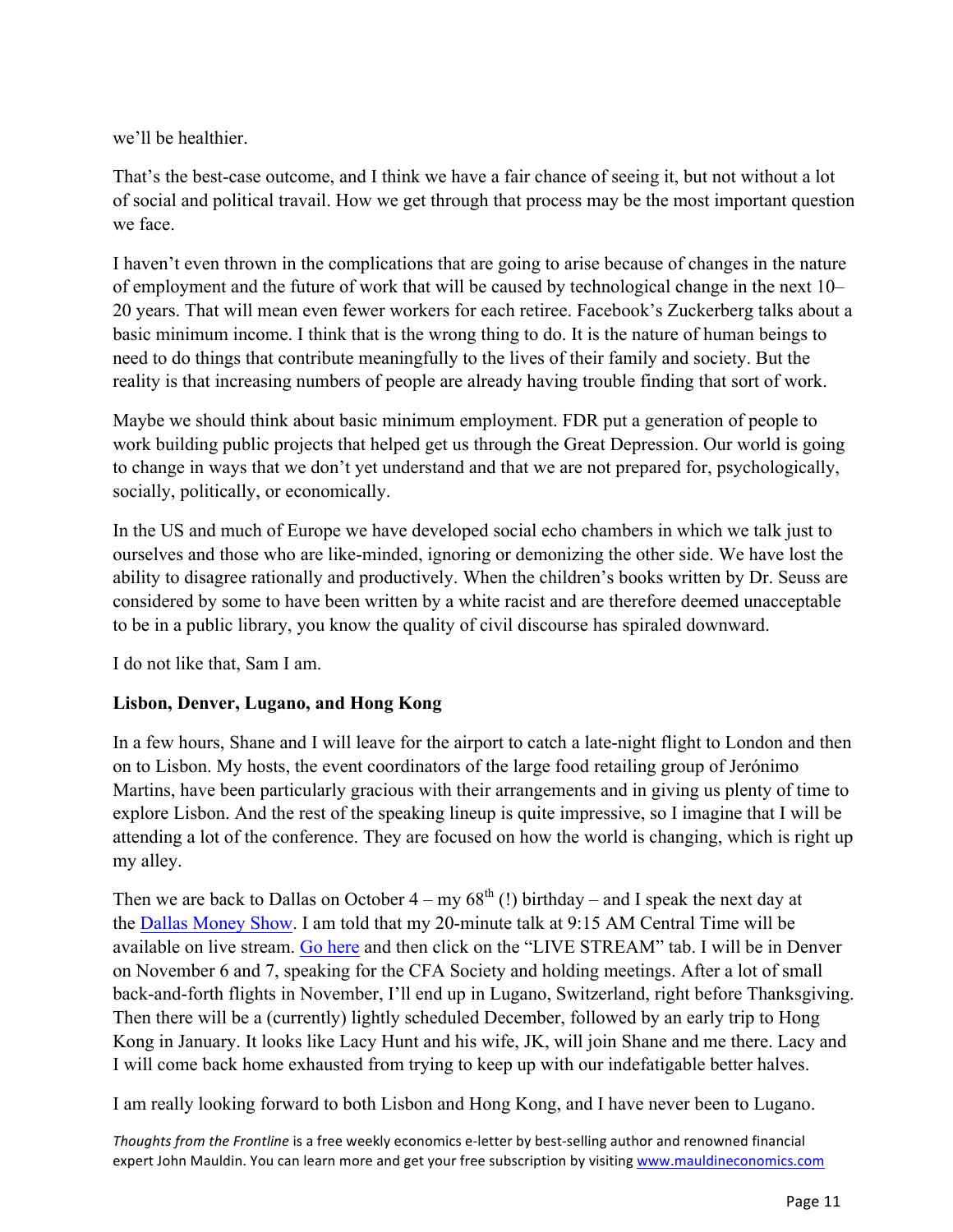Some of the back-and-forth trips do wear me out, but I enjoy it when I get to play tourist with Shane. I am sure I will have to go on an even more serious diet when I get back from Lisbon, because everybody tells me the food is fabulous.

It's time to hit the send button and get ready to run to the airport. You have a great week. I see a little port sampling in my near future. Just for appearances…

Your ready to explore Lisbon and Portugal analyst,

II Maddi

John Mauldin

#### **Share Your Thoughts on This Article**

**Post a Comment** 

Send to a Friend | Print Article | View as PDF | Permissions/Reprints | Previous Article

*Thoughts From the Frontline* is a free weekly economic e-letter by best-selling author and renowned financial expert, John Mauldin. You can learn more and get your free subscription by visiting http://www.mauldineconomics.com.

Please write to subscribers@mauldineconomics.com to inform us of any reproductions, including when and where copy will be reproduced. You must keep the letter intact, from introduction to disclaimers. If you would like to quote brief portions only, please reference http://www.mauldineconomics.com.

To subscribe to John Mauldin's e-letter, please click here: http://www.mauldineconomics.com/subscribe/

To change your email address, please click here: http://www.mauldineconomics.com/change-address

If you would ALSO like changes applied to the Mauldin Circle e-letter, please include your old and new email address along with a note requesting the change for both e-letters and send your request to compliance@2000wave.com.

To unsubscribe, please refer to the bottom of the email.

*Thoughts From the Frontline* and JohnMauldin.com is not an offering for any investment. It represents only the opinions of John Mauldin and those that he interviews. Any views expressed are provided for information purposes only and should not be construed in any way as an offer, an endorsement, or inducement to invest and is not in any way a testimony of, or associated with, Mauldin's other firms. John Mauldin is the Chairman of Mauldin Economics, LLC. He also is the President of Millennium Wave Advisors, LLC (MWA) which is an investment advisory firm registered with multiple states, President and registered representative of Millennium Wave Securities, LLC, (MWS) member FINRA, SIPC. MWS is also a Commodity Pool Operator (CPO) and a Commodity Trading Advisor (CTA) registered with the CFTC, as well as an Introducing Broker (IB) and NFA Member. Millennium Wave Investments is a dba of MWA LLC and MWS LLC. This message may contain information that is confidential or privileged and is intended only for the individual or entity named above and does not constitute an offer for or advice about any alternative investment product. Such advice can only be made when accompanied by a prospectus or similar offering document. Past performance is not indicative of future performance. Please make sure to review important disclosures at the end of each article. Mauldin companies may have a marketing relationship with products and services mentioned in this letter for a fee.

Note: Joining the Mauldin Circle is not an offering for any investment. It represents only the opinions of John Mauldin